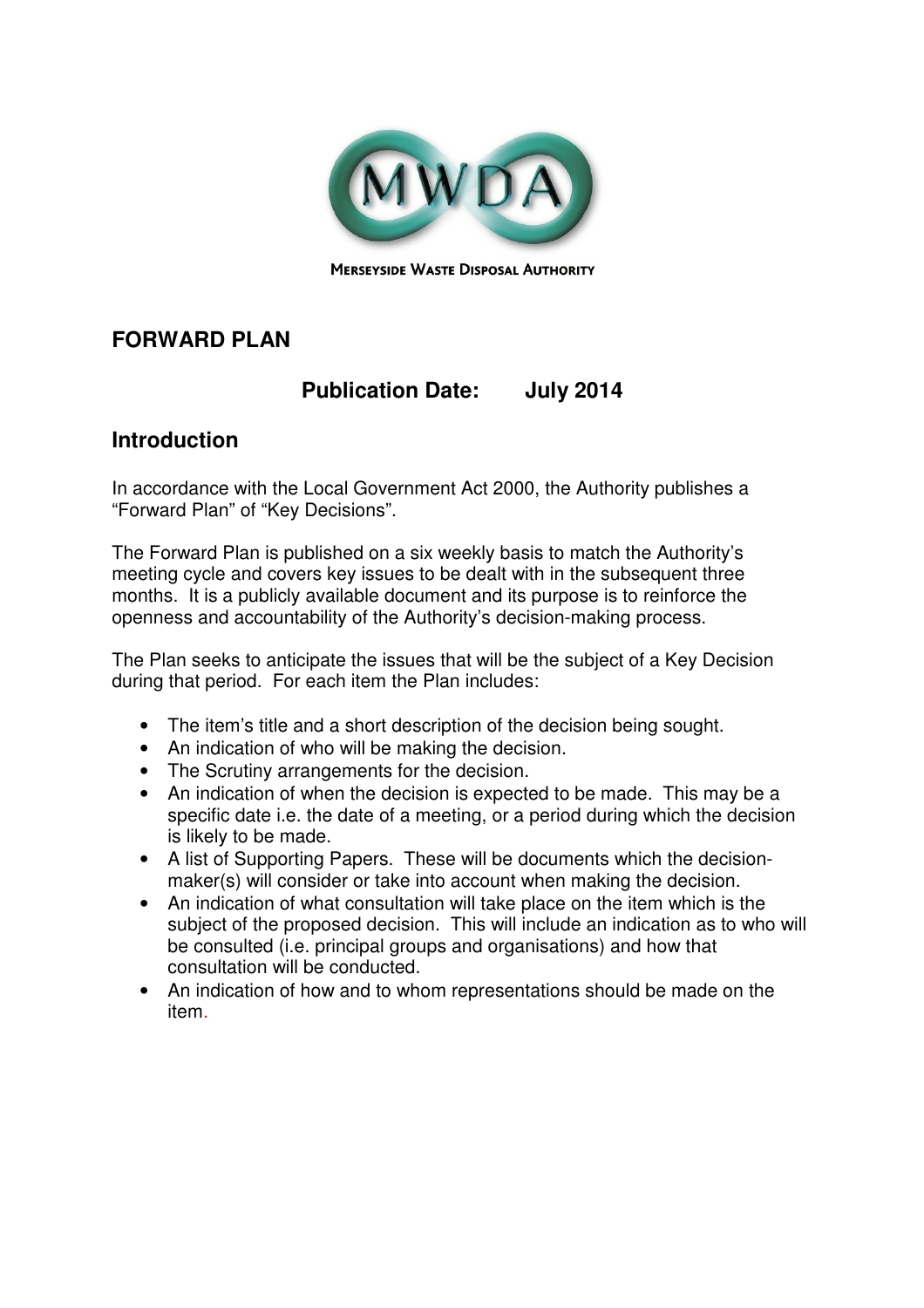Within the Plan, the items are listed in the chronological order in which it is anticipated that the decisions will be made.

The decision in respect of each key decision is recorded in the minutes for the relevant meeting which are approved at the subsequent meeting of the Authority and are open for inspection at the Authority Offices and on the Authority's web site.

## **Definition of a Key Decision**

The definition of a Key Decision is set out in the Authority's Constitution. It is as follows:-

A Key Decision is an executive decision:-

- (i) incurring expenditure or making savings which are financially significant, unless the specific expenditure or saving has previously been agreed by the Authority; or
- (ii) which, in the view of the Chief Executive, in consultation with the Chairperson, is significant in terms of its effect on communities living or working in Merseyside.

A decision will be considered financially significant if:-

- a) in the case of revenue expenditure, it results in incurring expenditure or making savings of £250,000 or greater;
- b) in the case of capital expenditure, the capital expenditure/savings are in excess of £1 Million;

unless the specific expenditure or savings have previously been agreed by the Authority or have been taken in line with the Authority's Financial Management Policy.

In determining whether a decision is significant in terms of its effect on communities, the Chief Executive and lead Member will give consideration to:-

- a) the number of residents/service users/District Council areas that will be affected;
- b) whether the impact is short term, long term or permanent;
- c) the impact on the community in terms of the economic, social and environmental well-being.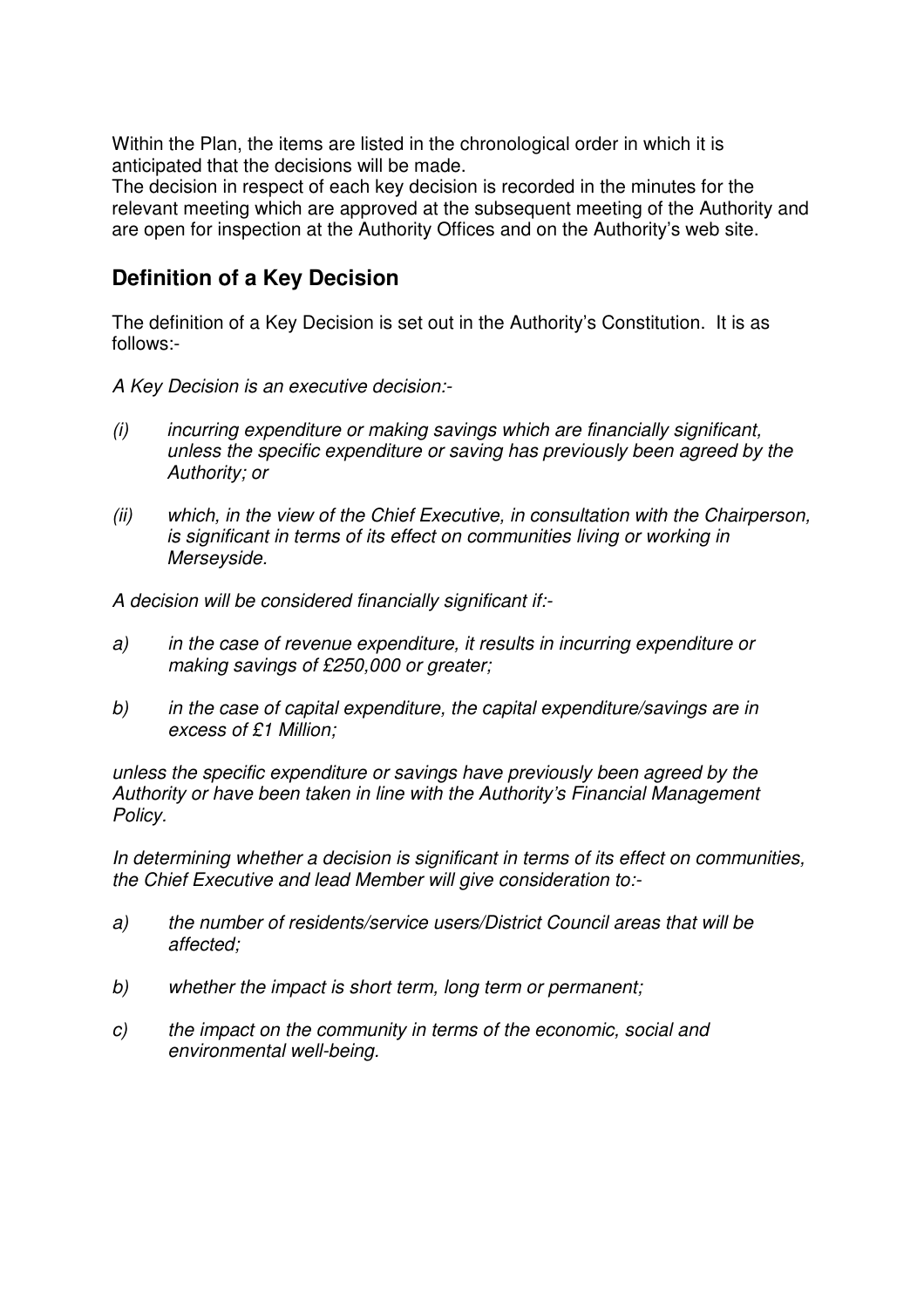#### **Decision-Makers**

Key Decisions will be made by the Authority or its committees where relevant powers have been delegated. A report will be submitted to the relevant meeting on each key decision, and Members will also consider, where necessary, any report which has been 'called-in' under the Authority's scrutiny arrangements.

## **Consultation**

The Chief Executive, in taking decisions under delegated powers, will consult with the relevant Authority Members and other key stakeholders, in accordance with those identified in the Forward Plan.

## **Authority Meetings**

The Authority will meet formally approximately every six weeks. Meeting dates are published on the web site www.merseysidewda.gov.uk. Each Authority meeting will be in two parts. The first part of the meeting will consider the Key Decisions contained in the Forward Plan, and any other matters determined by the Chairman. The second part of the meeting will be made available for any scrutiny discussions.

The current schedule of meetings is as follows:

25<sup>th</sup> July 2014 (Annual Meeting) 26<sup>th</sup> September 2014 28th November 2014 6<sup>th</sup> February 2015 (Budget and ordinary meeting) 24<sup>th</sup> April 2015

## **Scrutiny Arrangements**

Two Members of the Authority may request that the Chairman place a delegated decision matter on the Agenda of an Authority regular meeting as a 'scrutiny item'.

## **Information Reports**

The Authority will periodically publish information reports about its Policies, Strategies and Performance on the web site www.merseysidewda.gov.uk

## **Contacts**

If you have any queries or comments regarding the contents or format of this document please direct them to Mandy Valentine (Clerk to the Authority) on 0151- 255-1444 or by e-mail at enquiries@merseysidewda.gov.uk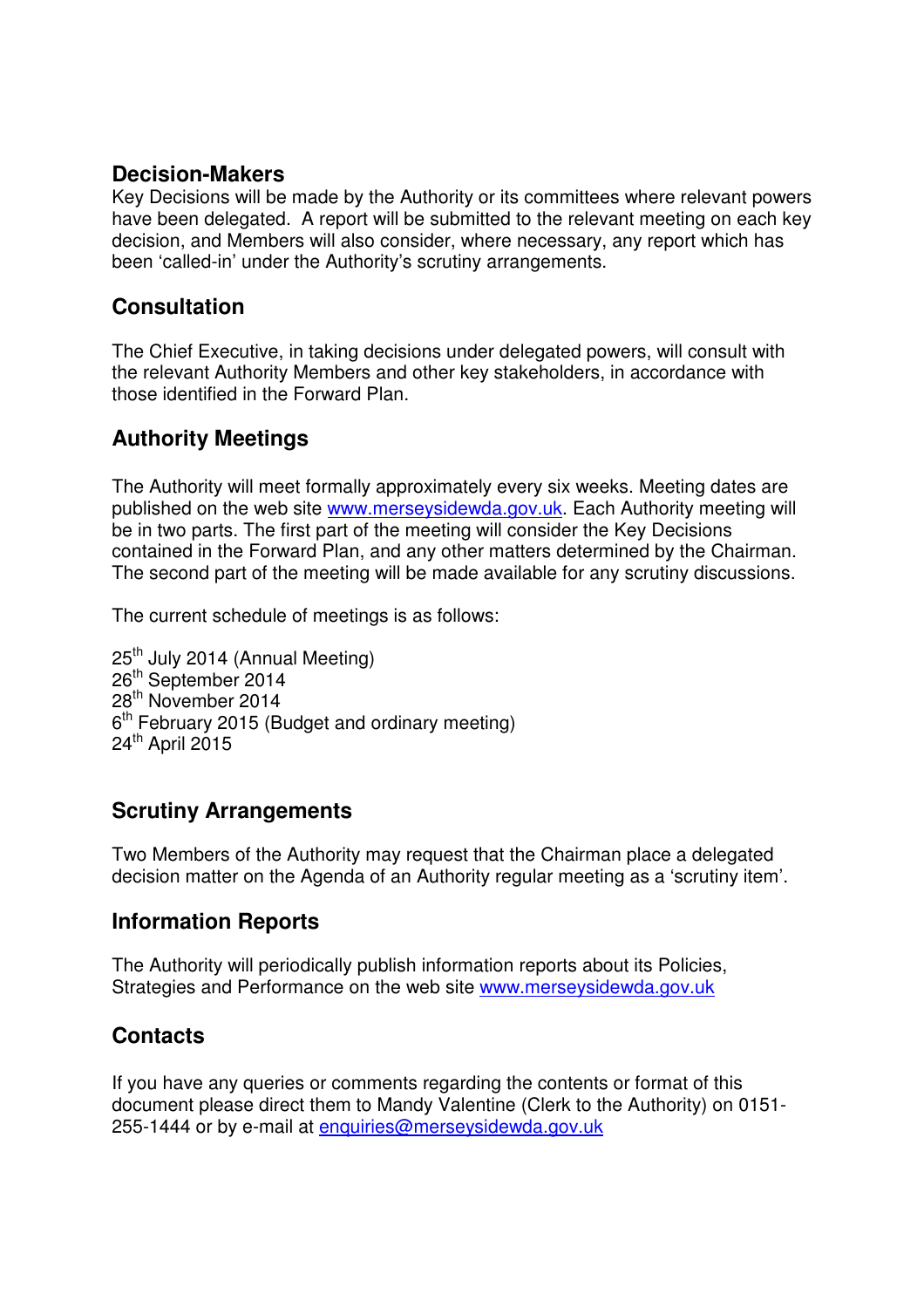#### **AUTHORITY MEMBERSHIP 2013/14**

| <b>COUNCILLOR</b>                                   | <b>Responsibilities</b>                                                                                                                                                                                                                                                                                        | <b>Address and Contact Details</b>                                                                                                              |
|-----------------------------------------------------|----------------------------------------------------------------------------------------------------------------------------------------------------------------------------------------------------------------------------------------------------------------------------------------------------------------|-------------------------------------------------------------------------------------------------------------------------------------------------|
|                                                     |                                                                                                                                                                                                                                                                                                                |                                                                                                                                                 |
| Graham Morgan<br>(Chairperson)<br>(Knowsley)        | Scrutiny<br>$\bullet$<br><b>Public Consultation</b><br><b>MWDA Portfolio</b><br><b>Chief Executive's</b><br><b>Appraisal Panel</b><br><b>Appeals Committee</b><br>$\bullet$<br><b>Audit and Governance</b><br>$\bullet$<br>Committee                                                                           | 24 Malvern Avenue<br>Huyton<br>Knowsley<br><b>L14 6TS</b><br>Tel: 0151 489 5292<br>Email:<br>graham.morgan@knowsley.gov.<br>uk                  |
| Tony<br>Concepcion<br>(Deputy Chair)<br>(Liverpool) | Scrutiny<br>$\bullet$<br><b>Public Consultation</b><br><b>MWDA Portfolio</b><br><b>Chief Executive's</b><br><b>Appraisal Panel</b><br><b>Appeals Committee</b><br>٠<br><b>Mersey Waste Holdings</b><br>$\bullet$<br>Ltd                                                                                        | 24 Woodbourne Road<br>Liverpool<br><b>L14 2DA</b><br>Tel: 078742 16868<br>Email:<br>tony.concepcion@liverpool.gov.u<br>$\underline{\mathsf{k}}$ |
| <b>Kevin Cluskey</b><br>(Sefton)                    | Scrutiny<br>$\bullet$<br><b>Public Consultation</b><br><b>Appeals Committee</b><br><b>Audit and Governance</b><br>Committee<br>Investigating and<br>$\bullet$<br><b>Disciplinary Committee</b><br><b>Mersey Waste Holdings</b><br>$\bullet$<br>Ltd<br><b>North West Employers</b><br>$\bullet$<br>Organisation | 39 Kent Avenue<br>Litherland<br>Liverpool<br><b>L217QJ</b><br>Tel: 0151 920 3704<br>Email:<br>kevin.cluskey@sefton.gov.uk                       |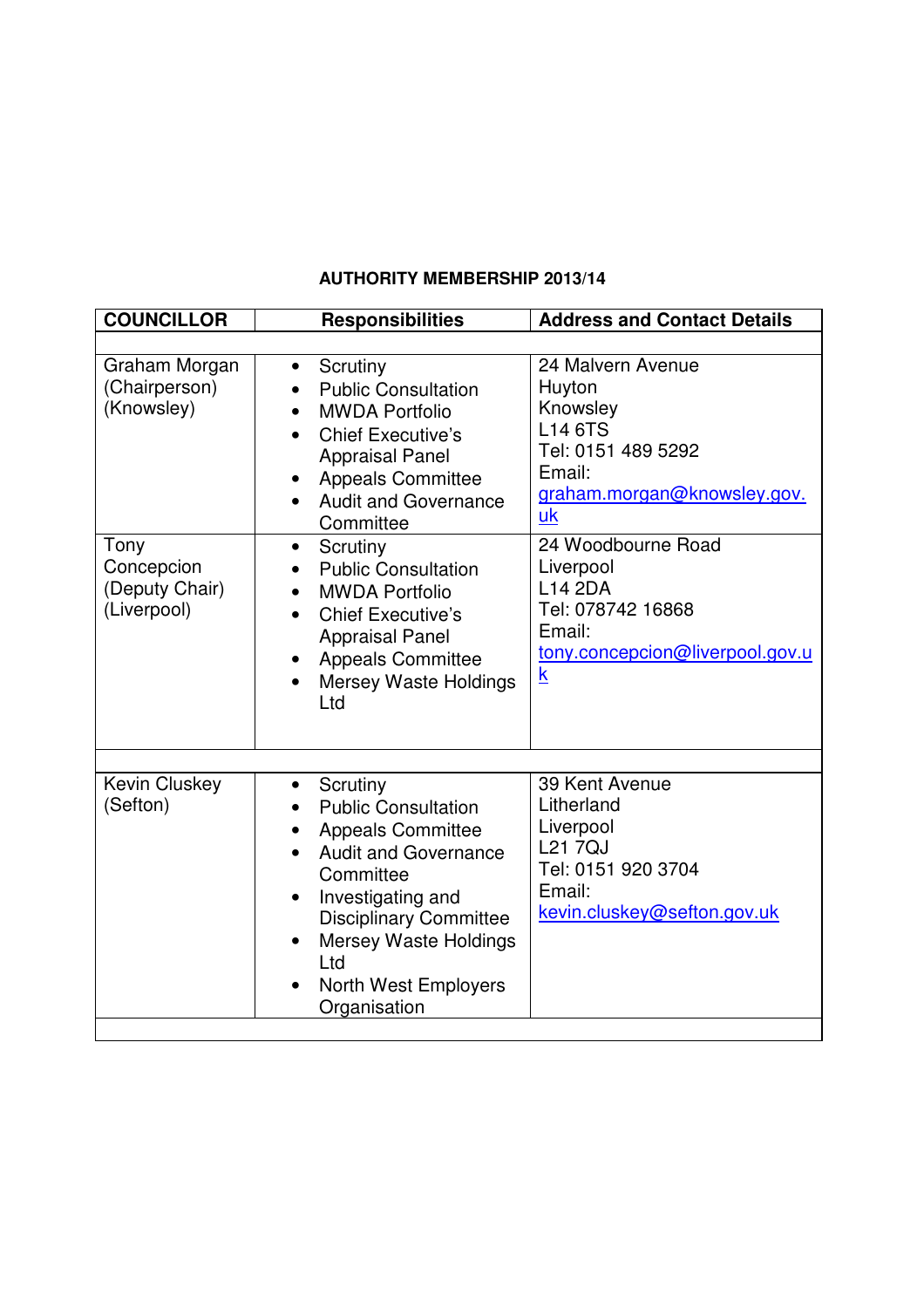| <b>Steve Williams</b><br>(Wirral)             | Scrutiny<br>$\bullet$<br><b>Public Consultation</b><br><b>Bidston Methane Ltd</b><br><b>Board</b><br>Investigating and<br>$\bullet$<br><b>Disciplinary Committee</b> | 34 Beech Avenue<br>Saughall Massie<br>Upton<br>Wirral<br><b>CH49 4NJ</b><br>Tel: 0151 677 8848<br>Email:<br>stevewilliams@wirral.gov.uk                                           |
|-----------------------------------------------|----------------------------------------------------------------------------------------------------------------------------------------------------------------------|-----------------------------------------------------------------------------------------------------------------------------------------------------------------------------------|
| Laura<br>Robertson-<br>Collins<br>(Liverpool) | Scrutiny<br>$\bullet$<br><b>Public Consultation</b><br>Investigating and<br><b>Disciplinary Committee</b><br><b>Mersey Waste Holdings</b><br>$\bullet$<br>Ltd        | Labour Group Office<br><b>Municipal Buildings</b><br><b>Dale Street</b><br>Liverpool<br><b>L2 2DH</b><br>Tel: 07980 311545<br>Email: laura.robertson-<br>collins@liverpool.gov.uk |
| Alan Cunliffe<br>(St Helens)                  | Scrutiny<br>$\bullet$<br><b>Public Consultation</b><br><b>Chief Executive's</b><br><b>Appraisal Panel</b><br><b>Audit and Governance</b><br>$\bullet$<br>Committee   | 31 Stanley Avenue<br>Rainford<br><b>St Helens</b><br><b>WA11 8HU</b><br>Tel: 01744 677 280<br>Email:<br>cllracunliffe@sthelens.gov.uk                                             |
| <b>Irene Williams</b><br>(Wirral)             | Scrutiny<br>$\bullet$<br><b>Public Consultation</b><br><b>Bidston Methane Ltd</b><br><b>Board</b><br><b>Appeals Committee</b>                                        | 49 Parkhill Road<br>Prenton<br><b>Birkenhead</b><br>Wirral<br><b>CH42 9JD</b><br>Tel: 0151 608 7806<br>Email:<br>irenewilliams@wirral.gov.uk                                      |
| Patricia Hardy<br>(Sefton)                    | Scrutiny<br>$\bullet$<br><b>Public Consultation</b><br><b>Chief Executive's</b><br><b>Appraisal Panel</b><br><b>Audit and Governance</b><br>Committee                | 6 Oxford Drive<br>Waterloo<br>Liverpool<br><b>L22 7RZ</b><br>Tel: 0151 934 3361<br>Email:<br>patricia.hardy@councillors.sefton<br>.gov.uk                                         |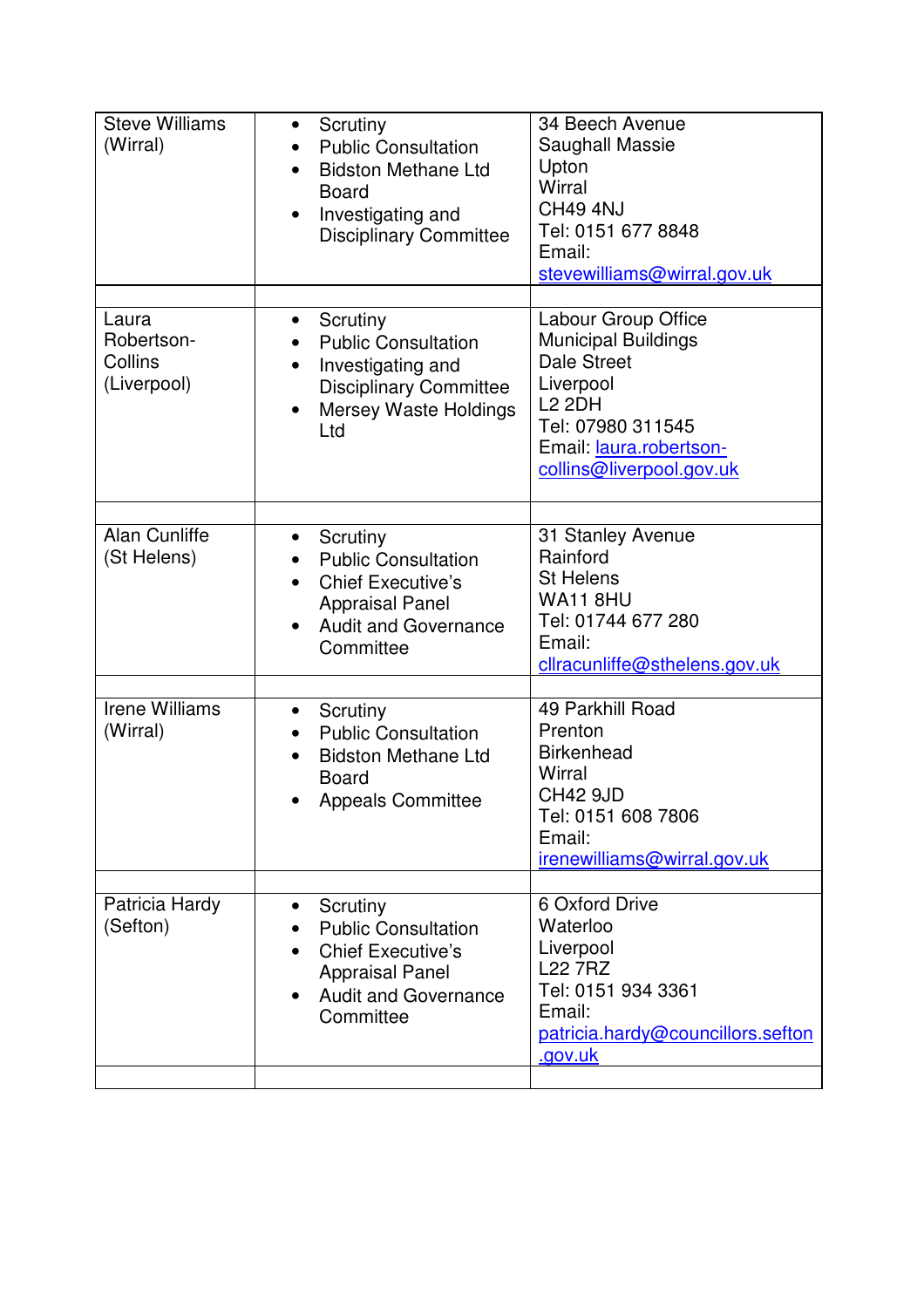| <b>Andrew Foxley</b><br>(Liverpool) | Scrutiny<br><b>Public Consultation</b> | c/o Labour Group Office<br><b>Municipal Building</b><br><b>Dale Street</b><br>Liverpool<br>Tel:07899 745 858<br>Email:<br>Andrew.Foxley@liverpool.gov.uk |
|-------------------------------------|----------------------------------------|----------------------------------------------------------------------------------------------------------------------------------------------------------|
|                                     |                                        |                                                                                                                                                          |

<u> 1989 - Johann Stoff, deutscher Stoffen und der Stoffen und der Stoffen und der Stoffen und der Stoffen und der</u>

| <b>Carl Beer</b><br><b>Chief Executive</b>                                     | Various delegated matters | $7th$ Floor<br>1 Mann Island<br>Liverpool<br>L3 1BP<br>Tel: 0151 255 1444<br>Email:<br>carlbeer@merseysidewda.gov.uk                                         |
|--------------------------------------------------------------------------------|---------------------------|--------------------------------------------------------------------------------------------------------------------------------------------------------------|
| <b>Peter Williams</b><br>Treasurer                                             | Various delegated matters | $\overline{7}$ <sup>th</sup> Floor<br>1 Mann Island<br>Liverpool<br><b>L3 1BP</b><br>Tel: 0151 255 1444<br>Email:<br>Peter.williams@merseysidewda.gov.<br>uk |
| <b>Mandy Valentine</b><br>Clerk to the<br>Authority /<br>Monitoring<br>Officer | Various delegated matters | $7th$ Floor<br>1 Mann Island<br>Liverpool<br><b>L3 1BP</b><br>Tel: 0151 255 1444<br>Email:<br>amanda.valentine@merseysidewda.<br>gov.uk                      |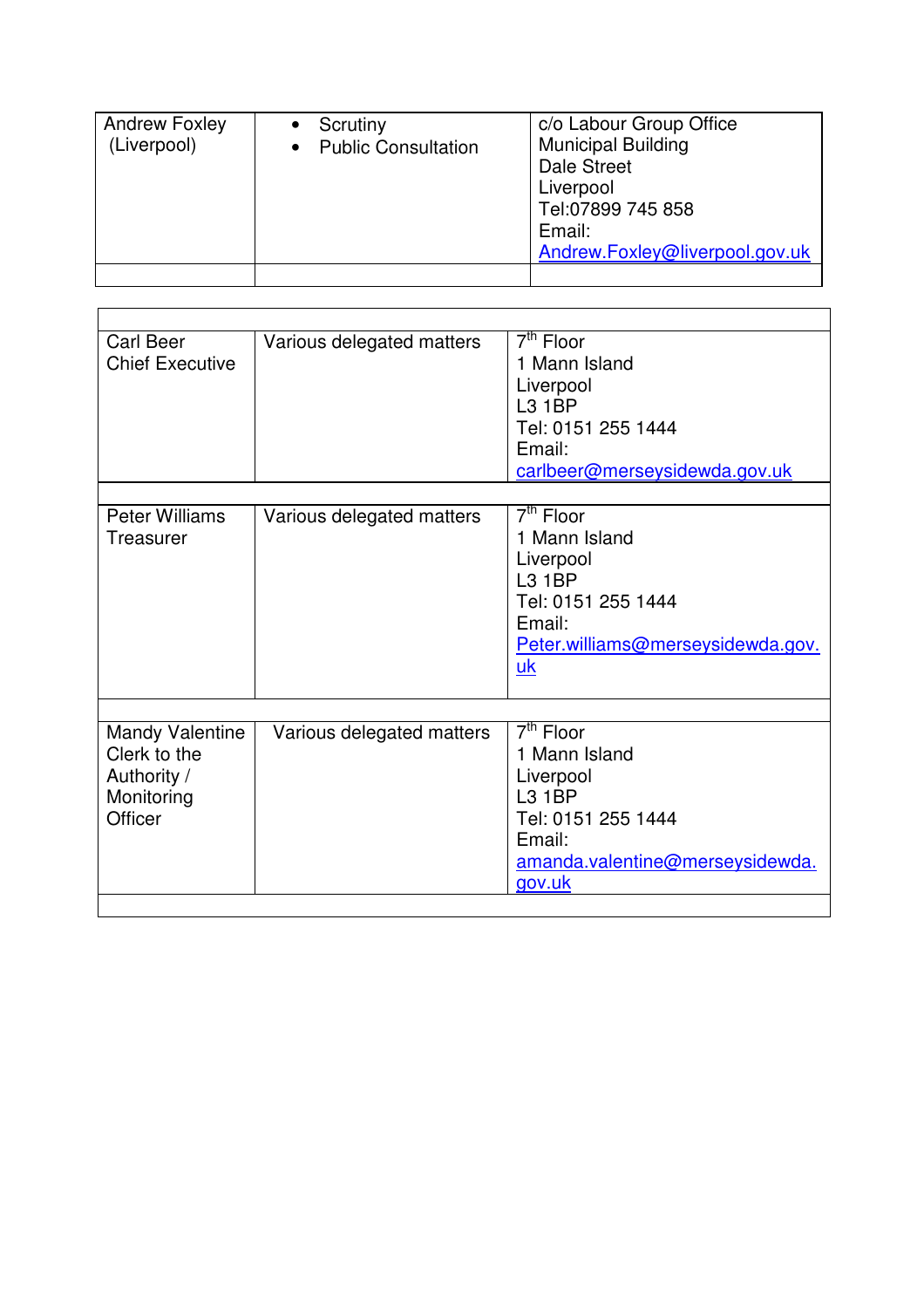| Item                                                  | Ref No.             | <b>Decision Date</b> | <b>Lead Officer</b> |
|-------------------------------------------------------|---------------------|----------------------|---------------------|
| Scheme of Delegation & Procedural<br><b>Rules</b>     | K09-14              | 25/07//2014          | A Valentine         |
| Questions on Discharge of Functions                   | K <sub>10</sub> -14 | 25/07/2014           | A Valentine         |
| Appointments & Committees                             | K11-14              | 25/07/2014           | A Valentine         |
| Quarterly Performance Report Q4<br>2013-14            | K <sub>13</sub> -14 | 25/07/2014           | A Valentine         |
| Outturn Report 2013-14                                | K <sub>17-14</sub>  | 25/07/2014           | P Williams          |
| Internal Audit - Review of Governance<br>Arrangements | K24-14              | 25/07/2014           | P Williams          |
| <b>LGPS Pensions Discretions</b>                      | K <sub>25</sub> -14 | 25/07/2014           | P Pocock            |
| Driving For Work Policy, Procedure &<br>Guidance      | K26-14              | 25/07/2014           | P Pocock            |
| Community Fund 2014-15 Allocation                     | K27-14              | 25/07/2014           | S Donaldson         |

## **CONTENTS**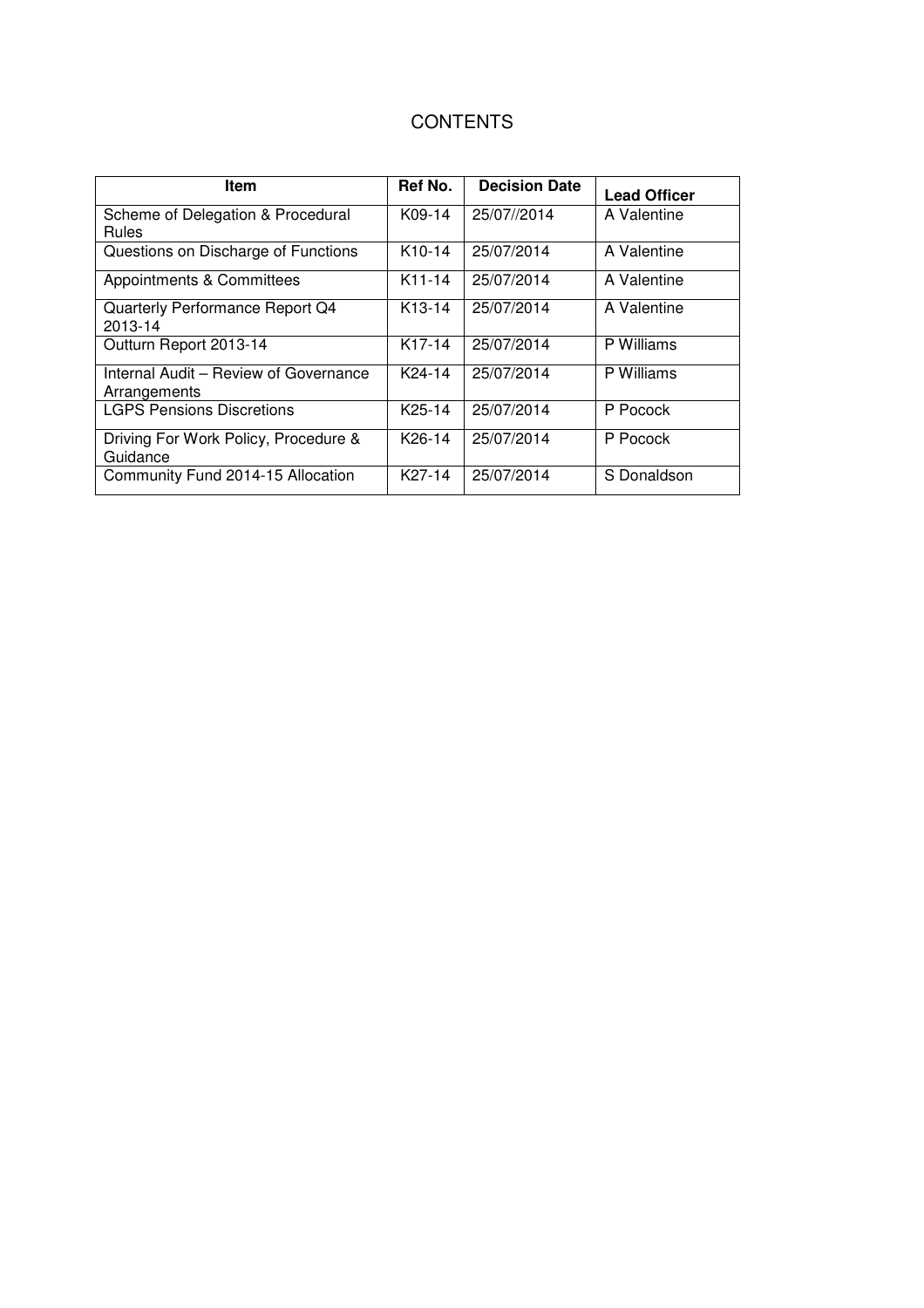| <b>Title</b>                                                    | <b>Scheme of Delegation and Procedural Rules</b>                                                                                                                                                                   |                                                                                        |  |  |
|-----------------------------------------------------------------|--------------------------------------------------------------------------------------------------------------------------------------------------------------------------------------------------------------------|----------------------------------------------------------------------------------------|--|--|
| <b>File Reference</b>                                           | K09-14                                                                                                                                                                                                             |                                                                                        |  |  |
| Is the report likely to<br>be private or public?                | Public                                                                                                                                                                                                             |                                                                                        |  |  |
| <b>Decision Maker</b>                                           | <b>Full Authority</b>                                                                                                                                                                                              |                                                                                        |  |  |
| <b>Key Decision Criteria</b>                                    | Corporate<br><b>Financial</b><br>Governance<br><b>Community</b><br>Other $-$<br>Impact<br>please<br>specify                                                                                                        |                                                                                        |  |  |
| Matter in respect of<br>which a Key Decision<br>is required.    | The Authority's Constitution is being reviewed and any<br>amendments will require Authority Approval.<br>In.<br>addition, the Scheme of Delegation must be adopted at<br>the Authority's Annual meeting each year. |                                                                                        |  |  |
| <b>Scrutiny area</b>                                            | Governance                                                                                                                                                                                                         |                                                                                        |  |  |
| Date for decision                                               | $25th$ July 2014                                                                                                                                                                                                   |                                                                                        |  |  |
| <b>List of Background</b><br><b>Papers for</b><br>consideration | None                                                                                                                                                                                                               |                                                                                        |  |  |
| <b>Risk Management</b><br><b>Implications</b>                   | Failure to adopt the Scheme of Delegation is a breach<br>of the Authority's Procedural Rules                                                                                                                       |                                                                                        |  |  |
| <b>Prior consultation</b>                                       | <b>Monitoring Officer</b>                                                                                                                                                                                          |                                                                                        |  |  |
| <b>Representations</b>                                          |                                                                                                                                                                                                                    | In writing to Amanda Valentine or by email to<br>amanda.valentine@merseysidewda.gov.uk |  |  |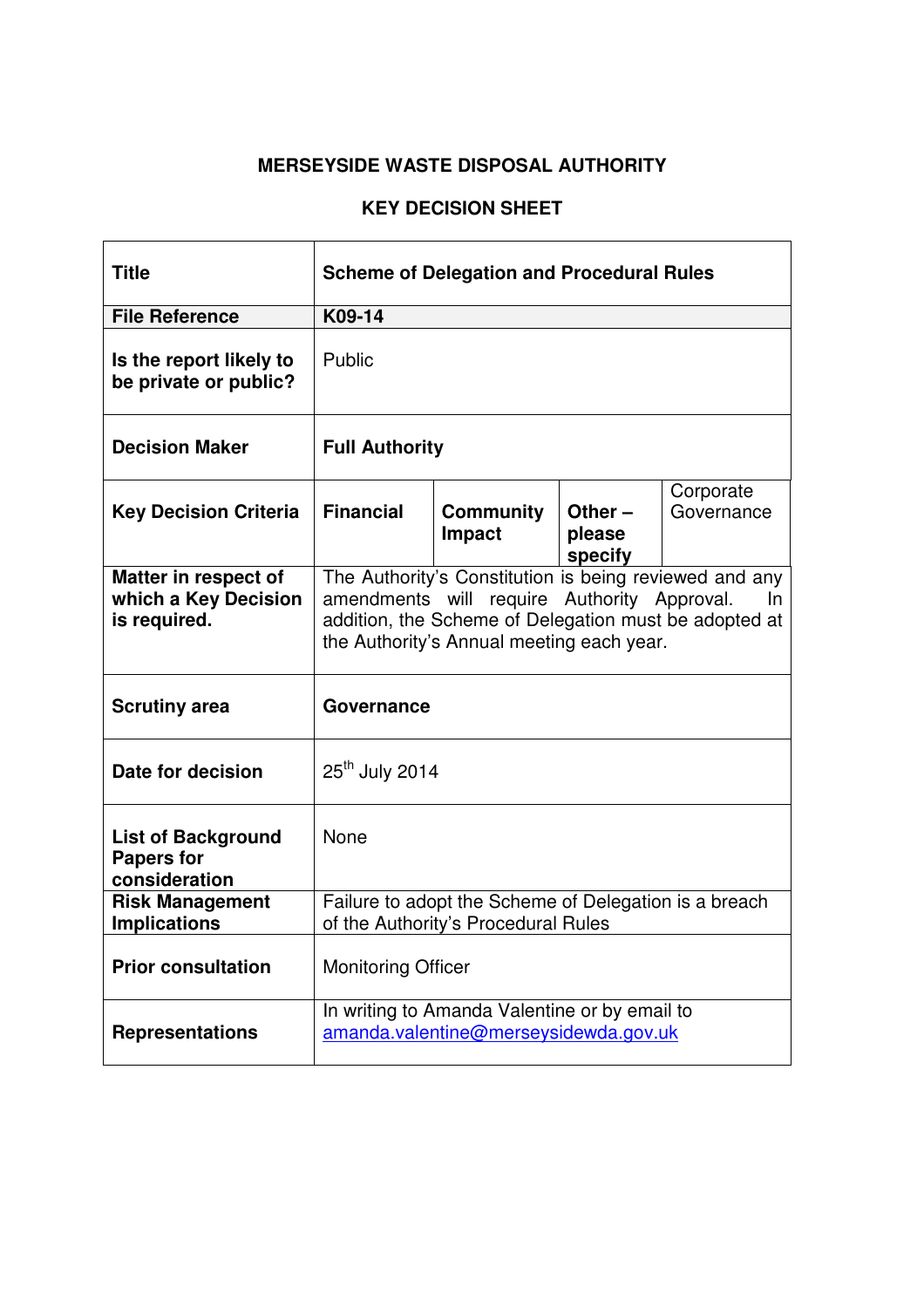| <b>Title</b>                                                    | Questions on the Discharge of Functions                                                                                                                                                                                         |                                                                                        |                                |                         |
|-----------------------------------------------------------------|---------------------------------------------------------------------------------------------------------------------------------------------------------------------------------------------------------------------------------|----------------------------------------------------------------------------------------|--------------------------------|-------------------------|
| <b>File Reference</b>                                           | K10-14                                                                                                                                                                                                                          |                                                                                        |                                |                         |
| Is the report likely to<br>be private or public?                | Public                                                                                                                                                                                                                          |                                                                                        |                                |                         |
| <b>Decision Maker</b>                                           | <b>Full Authority</b>                                                                                                                                                                                                           |                                                                                        |                                |                         |
| <b>Key Decision Criteria</b>                                    | <b>Financial</b>                                                                                                                                                                                                                | <b>Community</b><br>Impact                                                             | Other $-$<br>please<br>specify | Corporate<br>Governance |
| Matter in respect of<br>which a Key Decision<br>is required.    | Changes in MWDA membership following District<br>Council AGM's require the Authority to review who will<br>be nominated to answer questions at each of the<br>District Council's own proceedings on behalf of the<br>Authority. |                                                                                        |                                |                         |
| <b>Scrutiny area</b>                                            | Governance                                                                                                                                                                                                                      |                                                                                        |                                |                         |
| Date for decision                                               | 25 <sup>th</sup> July 2014                                                                                                                                                                                                      |                                                                                        |                                |                         |
| <b>List of Background</b><br><b>Papers for</b><br>consideration | None                                                                                                                                                                                                                            |                                                                                        |                                |                         |
| <b>Risk Management</b><br><b>Implications</b>                   | Risks inconsistencies if single Member from each<br>District Council is not identified for direct questions<br>regarding the Authority's activities.                                                                            |                                                                                        |                                |                         |
| <b>Prior consultation</b>                                       |                                                                                                                                                                                                                                 |                                                                                        |                                |                         |
| <b>Representations</b>                                          |                                                                                                                                                                                                                                 | In writing to Amanda Valentine or by email to<br>amanda.valentine@merseysidewda.gov.uk |                                |                         |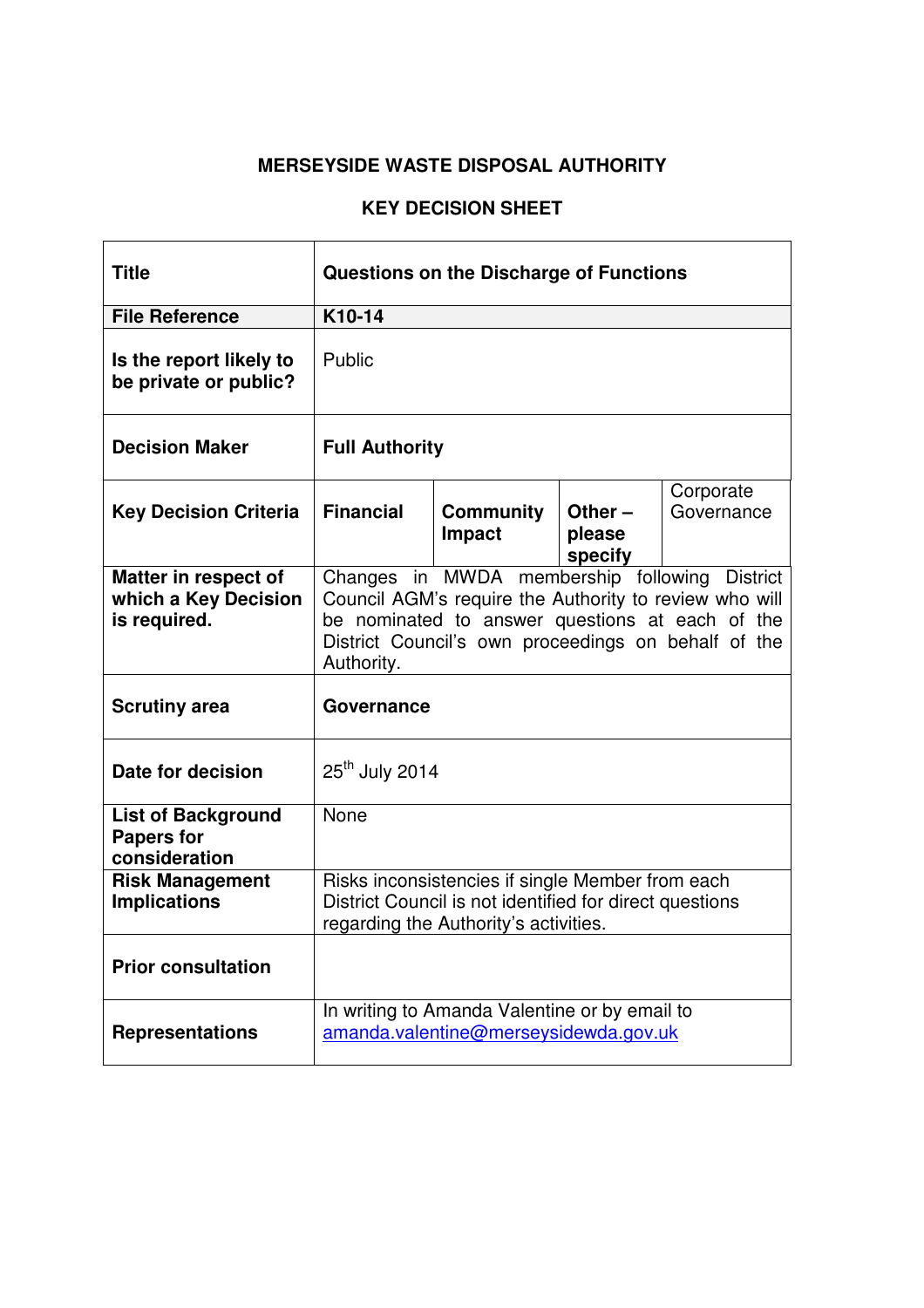| <b>Title</b>                                                    | <b>Appointment of Committees and Representation on</b><br><b>Other Bodies</b>                                                                                                  |                                                                                        |  |  |  |
|-----------------------------------------------------------------|--------------------------------------------------------------------------------------------------------------------------------------------------------------------------------|----------------------------------------------------------------------------------------|--|--|--|
| <b>File Reference</b>                                           | $K11-14$                                                                                                                                                                       |                                                                                        |  |  |  |
| Is the report likely to<br>be private or public?                | Public                                                                                                                                                                         |                                                                                        |  |  |  |
| <b>Decision Maker</b>                                           | <b>Full Authority</b>                                                                                                                                                          |                                                                                        |  |  |  |
| <b>Key Decision Criteria</b>                                    | Corporate<br><b>Financial</b><br>Governance<br><b>Community</b><br>Other $-$<br>Impact<br>please<br>specify                                                                    |                                                                                        |  |  |  |
| Matter in respect of<br>which a Key Decision<br>is required.    | in MWDA membership following<br><b>District</b><br>Changes<br>Council<br>AGM's require the Authority<br>review<br>to<br>membership of committees and representations.          |                                                                                        |  |  |  |
| <b>Scrutiny area</b>                                            | Governance                                                                                                                                                                     |                                                                                        |  |  |  |
| Date for decision                                               | 25 <sup>th</sup> July 2014                                                                                                                                                     |                                                                                        |  |  |  |
| <b>List of Background</b><br><b>Papers for</b><br>consideration | <b>None</b>                                                                                                                                                                    |                                                                                        |  |  |  |
| <b>Risk Management</b><br><b>Implications</b>                   | Good corporate governance to effectively delegate<br>responsibility to Lead members and committees and to<br>identify appropriate levels of representation on other<br>bodies. |                                                                                        |  |  |  |
| <b>Prior consultation</b>                                       |                                                                                                                                                                                |                                                                                        |  |  |  |
| <b>Representations</b>                                          |                                                                                                                                                                                | In writing to Amanda Valentine or by email to<br>amanda.valentine@merseysidewda.gov.uk |  |  |  |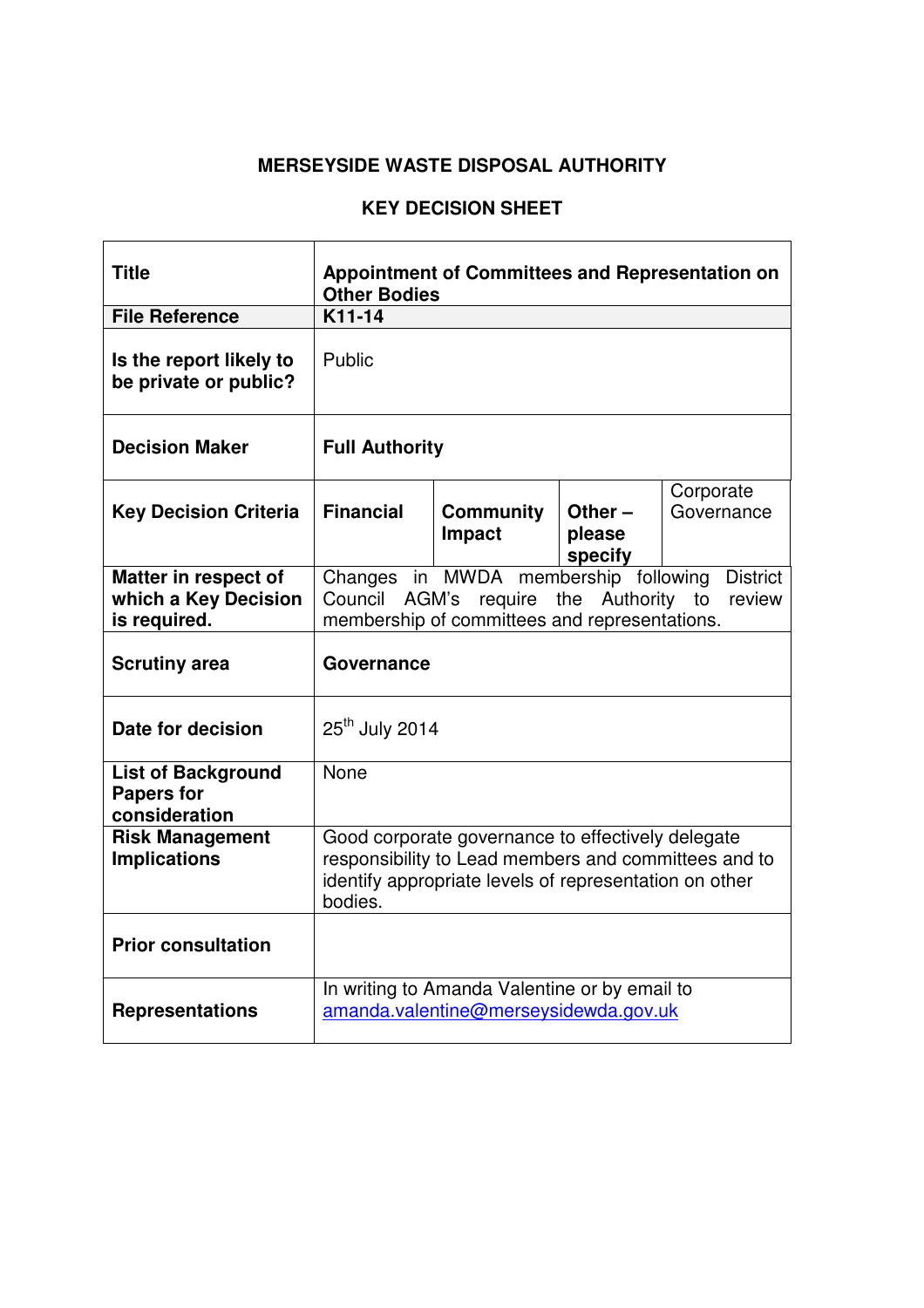| <b>Title</b>                                                    | Performance Report Q4 2013/14                                                                                                      |                                                                                        |                                |                         |  |
|-----------------------------------------------------------------|------------------------------------------------------------------------------------------------------------------------------------|----------------------------------------------------------------------------------------|--------------------------------|-------------------------|--|
| <b>File Reference</b>                                           | K13-14                                                                                                                             |                                                                                        |                                |                         |  |
| Is the report likely to<br>be private or public?                | Public                                                                                                                             |                                                                                        |                                |                         |  |
| <b>Decision Maker</b>                                           | <b>Full Authority</b>                                                                                                              |                                                                                        |                                |                         |  |
| <b>Key Decision Criteria</b>                                    | <b>Financial</b>                                                                                                                   | <b>Community</b><br><b>Impact</b>                                                      | Other $-$<br>please<br>specify | Corporate<br>Governance |  |
| Matter in respect of<br>which a Key Decision<br>is required.    | Members to consider the Authority's performance and<br>determine, where necessary, the actions required to<br>improve performance. |                                                                                        |                                |                         |  |
| <b>Scrutiny area</b>                                            | <b>Strategy and Development</b>                                                                                                    |                                                                                        |                                |                         |  |
| Date for decision                                               | 25 <sup>th</sup> July 2014                                                                                                         |                                                                                        |                                |                         |  |
| <b>List of Background</b><br><b>Papers for</b><br>consideration | None                                                                                                                               |                                                                                        |                                |                         |  |
| <b>Risk Management</b><br><b>Implications</b>                   | Failure to manage performance risks non-achievement<br>of Corporate Targets and ultimately the Corporate Plan.                     |                                                                                        |                                |                         |  |
| <b>Prior consultation</b>                                       |                                                                                                                                    |                                                                                        |                                |                         |  |
| <b>Representations</b>                                          |                                                                                                                                    | In writing to Amanda Valentine or by email to<br>amanda.valentine@merseysidewda.gov.uk |                                |                         |  |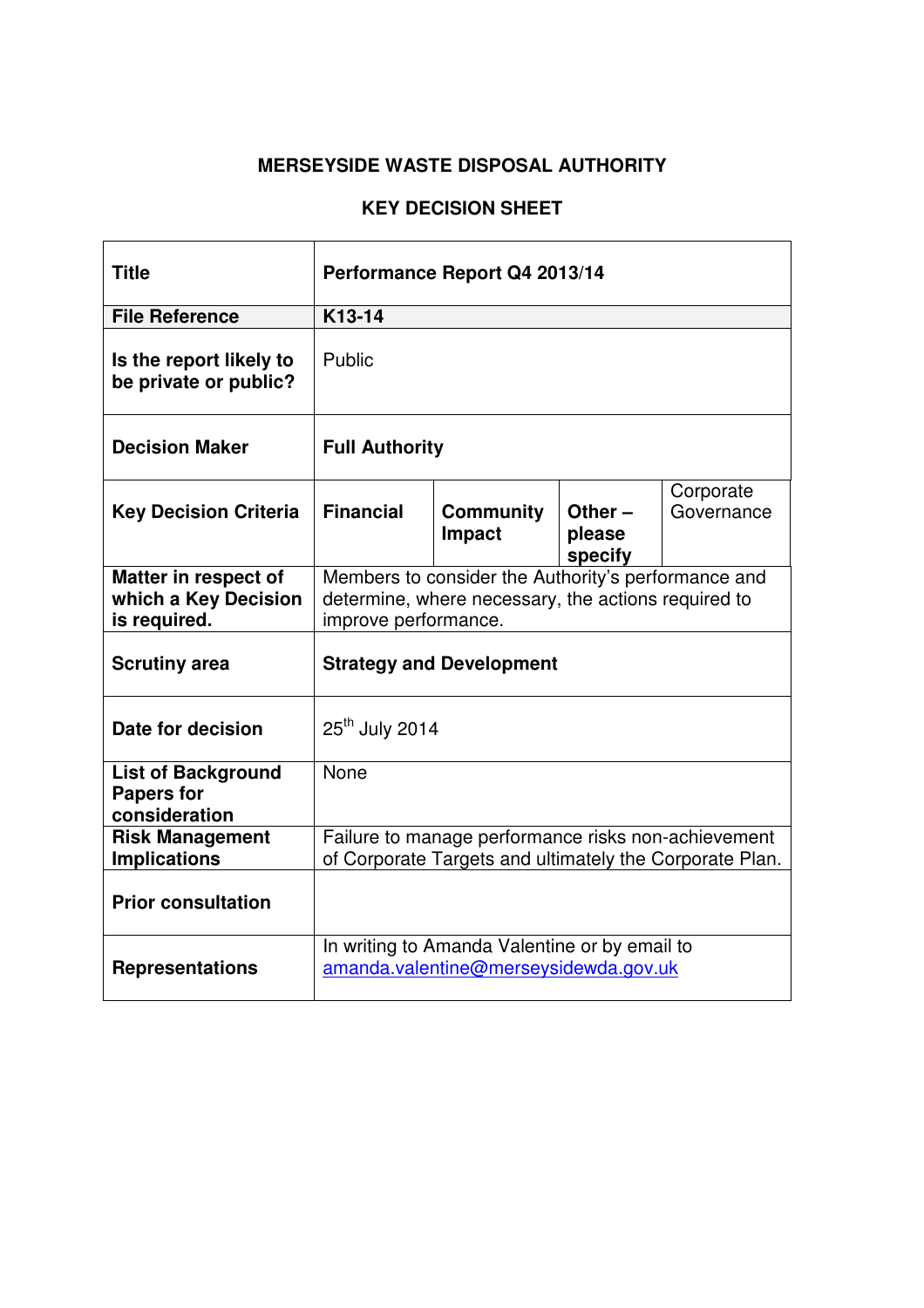| <b>Title</b>                                                    | Outturn Report 2013/14                                                                                                                                                                                                          |                                                                                    |                                |  |
|-----------------------------------------------------------------|---------------------------------------------------------------------------------------------------------------------------------------------------------------------------------------------------------------------------------|------------------------------------------------------------------------------------|--------------------------------|--|
| <b>File Reference</b>                                           | K17-14                                                                                                                                                                                                                          |                                                                                    |                                |  |
| Is the report likely to<br>be private or public?                | Public                                                                                                                                                                                                                          |                                                                                    |                                |  |
| <b>Decision Maker</b>                                           | <b>Full Authority</b>                                                                                                                                                                                                           |                                                                                    |                                |  |
| <b>Key Decision Criteria</b>                                    | <b>Financial</b>                                                                                                                                                                                                                | <b>Community</b><br>Impact                                                         | Other $-$<br>please<br>specify |  |
| Matter in respect of<br>which a Key Decision<br>is required.    | Members are required to review the revenue and<br>capital outturn and the final prudential indicators for the<br>year in order to hold officers to account for the way<br>policy and budgets have been implemented in the year. |                                                                                    |                                |  |
| <b>Scrutiny area</b>                                            | <b>Finance</b>                                                                                                                                                                                                                  |                                                                                    |                                |  |
| Date for decision                                               | 25 <sup>th</sup> July, 2014                                                                                                                                                                                                     |                                                                                    |                                |  |
| <b>List of Background</b><br><b>Papers for</b><br>consideration | N/A                                                                                                                                                                                                                             |                                                                                    |                                |  |
| <b>Risk Management</b><br><b>Implications</b>                   | If Members do not hold officers to account there is a<br>risk that their budget and policy decisions will not be<br>implemented properly.                                                                                       |                                                                                    |                                |  |
| <b>Prior consultation</b>                                       | N/A                                                                                                                                                                                                                             |                                                                                    |                                |  |
| <b>Representations</b>                                          |                                                                                                                                                                                                                                 | In writing to or by email to Peter Williams<br>peter.williams@merseysidewda.gov.uk |                                |  |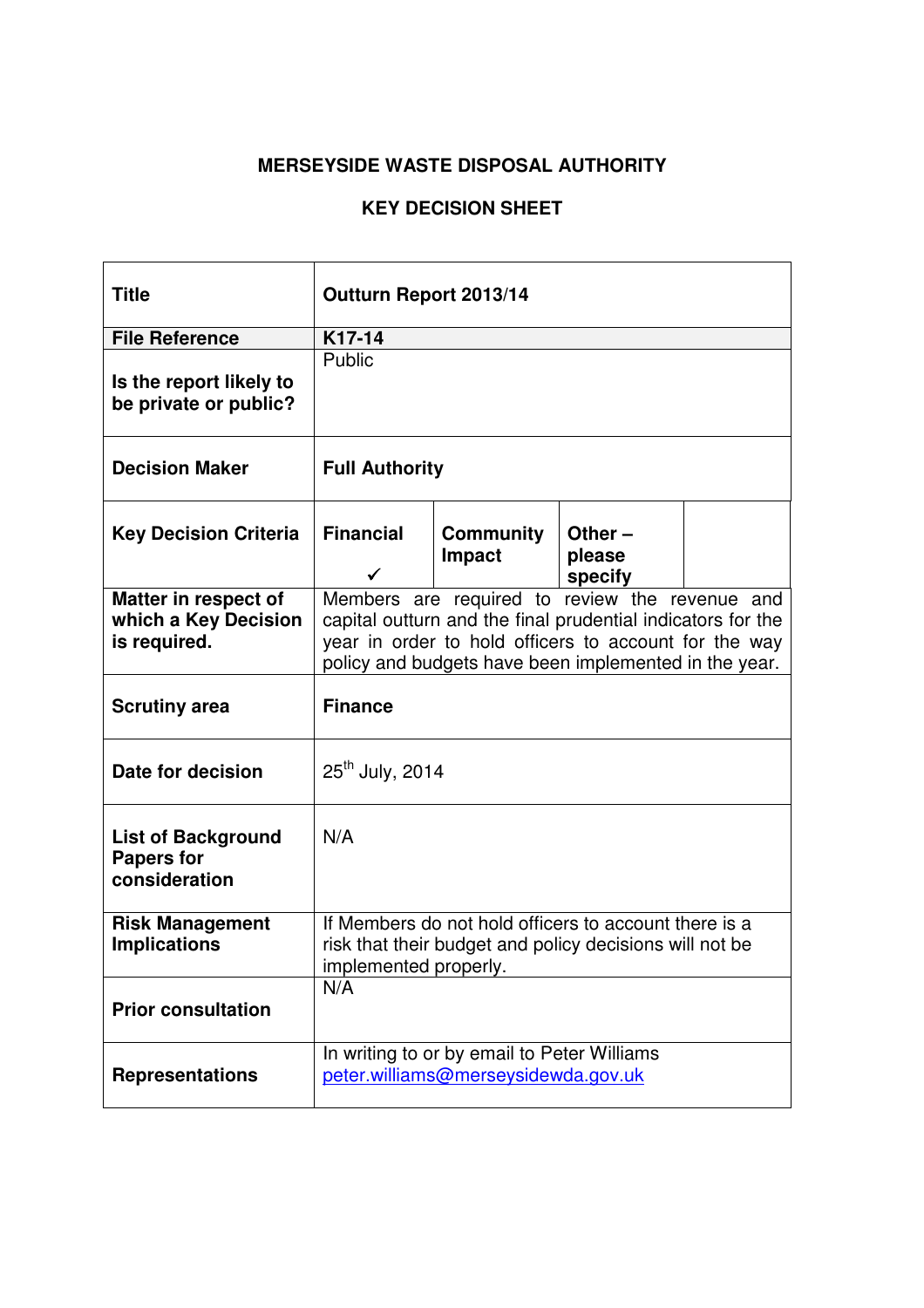| <b>Title</b>                                                    | <b>Internal Audit- Review of Governance</b><br><b>Arrangements</b>                                                                                                                                                                                                                                                       |                                    |                                                                                                                |  |  |
|-----------------------------------------------------------------|--------------------------------------------------------------------------------------------------------------------------------------------------------------------------------------------------------------------------------------------------------------------------------------------------------------------------|------------------------------------|----------------------------------------------------------------------------------------------------------------|--|--|
| <b>File Reference</b>                                           | K24-14                                                                                                                                                                                                                                                                                                                   |                                    |                                                                                                                |  |  |
| Is the report likely to<br>be private or public?                | Public                                                                                                                                                                                                                                                                                                                   |                                    |                                                                                                                |  |  |
| <b>Decision Maker</b>                                           | <b>Full Authority</b>                                                                                                                                                                                                                                                                                                    |                                    |                                                                                                                |  |  |
| <b>Key Decision Criteria</b>                                    | <b>Financial</b><br><b>Community</b><br>Other $-$<br>please<br><b>Impact</b><br>specify                                                                                                                                                                                                                                  |                                    |                                                                                                                |  |  |
| Matter in respect of<br>which a Key Decision<br>is required.    |                                                                                                                                                                                                                                                                                                                          | to Members for review and approval | Members are 'those charged with governance at the<br>Authority – all Internal Audit reports are required to go |  |  |
| <b>Scrutiny area</b>                                            | Governance arrangements - finance                                                                                                                                                                                                                                                                                        |                                    |                                                                                                                |  |  |
| Date for decision                                               | $25^{th}$ July, 2014                                                                                                                                                                                                                                                                                                     |                                    |                                                                                                                |  |  |
| <b>List of Background</b><br><b>Papers for</b><br>consideration | N/A                                                                                                                                                                                                                                                                                                                      |                                    |                                                                                                                |  |  |
| <b>Risk Management</b><br><b>Implications</b>                   | If the governance arrangements are weaker than<br>expected then risks arise that the Authority has not<br>considered and planned to mitigate, without Members<br>understanding the risks. The risks to the Authority need<br>to be managed and mitigated and the arrangements<br>need to be fully understood by Members. |                                    |                                                                                                                |  |  |
| <b>Prior consultation</b>                                       | n/a                                                                                                                                                                                                                                                                                                                      |                                    |                                                                                                                |  |  |
| <b>Representations</b>                                          | In writing to or by email to<br>peter.williams@merseysidewda.gov.uk                                                                                                                                                                                                                                                      |                                    |                                                                                                                |  |  |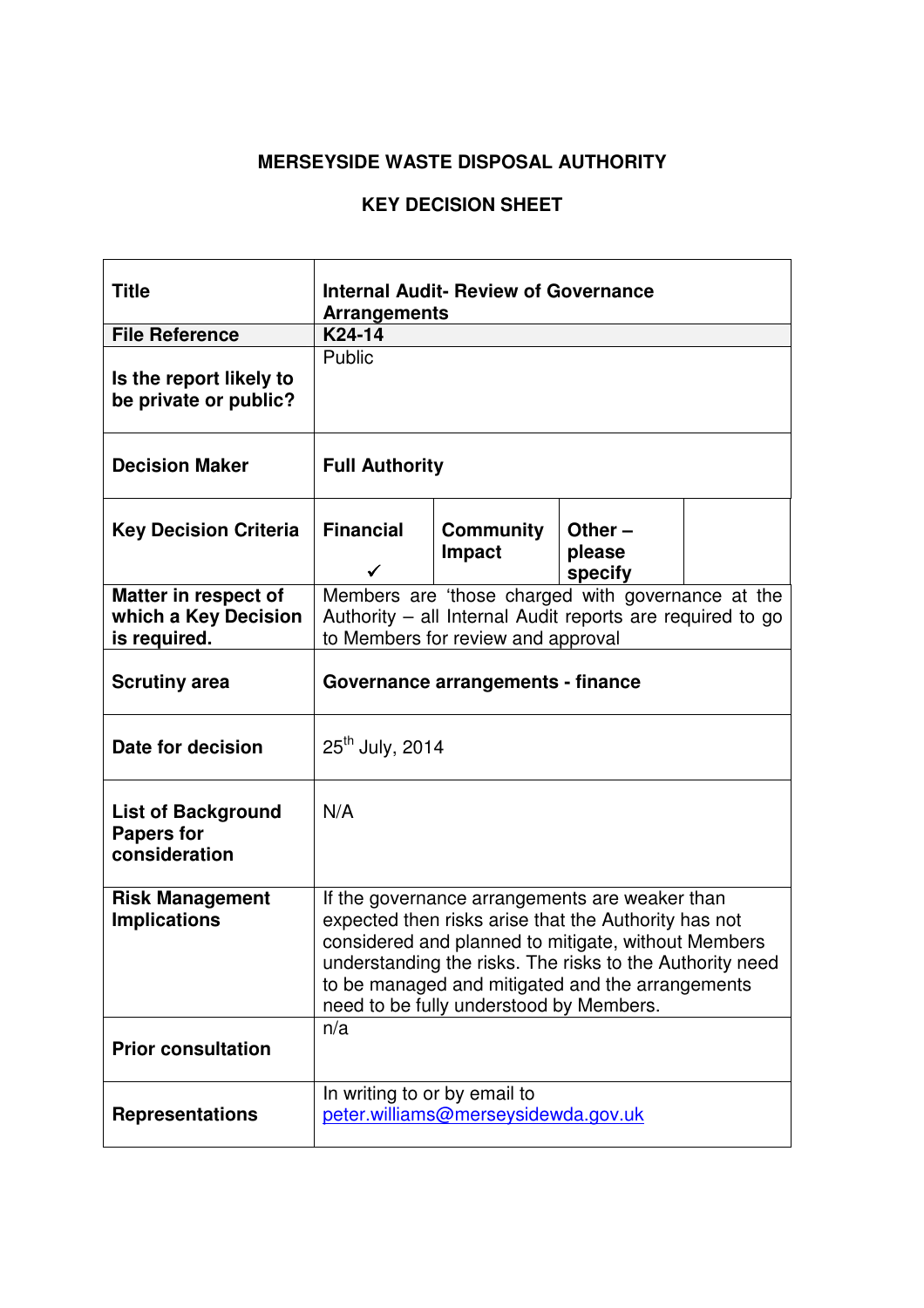| <b>Title</b>                                                    | <b>LGPS Pensions Discretions</b>                                                                                                                                                                                                      |                                   |  |  |
|-----------------------------------------------------------------|---------------------------------------------------------------------------------------------------------------------------------------------------------------------------------------------------------------------------------------|-----------------------------------|--|--|
| <b>File Reference</b>                                           | K25-14                                                                                                                                                                                                                                |                                   |  |  |
| Is the report likely to<br>be private or public?                | Public                                                                                                                                                                                                                                |                                   |  |  |
| <b>Decision Maker</b>                                           | <b>Full Authority</b>                                                                                                                                                                                                                 |                                   |  |  |
| <b>Key Decision Criteria</b>                                    | <b>Financial</b><br><b>Community</b><br>Other $-$<br>Impact<br>please<br>specify                                                                                                                                                      |                                   |  |  |
| Matter in respect of<br>which a Key Decision<br>is required.    | To determine a Policy Statement in relation to the<br>discretionary provisions within the Local Government<br>Pension Scheme, which give employers discretions on<br>how the scheme is to be applied in respect of their<br>employees |                                   |  |  |
| <b>Scrutiny area</b>                                            | <b>Corporate Governance</b>                                                                                                                                                                                                           |                                   |  |  |
| Date for decision                                               | $25th$ July 2014                                                                                                                                                                                                                      |                                   |  |  |
| <b>List of Background</b><br><b>Papers for</b><br>consideration | Compulsory and No-non compulsory discretions<br>including extract taken from the Statutory Instrument<br>regarding each discretion                                                                                                    |                                   |  |  |
| <b>Risk Management</b><br><b>Implications</b>                   | Failure to produce a Policy Statement may leave the<br>Authority open to legal challenge from employees on<br>the clarity of application of discretions on how the<br>scheme is applied                                               |                                   |  |  |
| <b>Prior consultation</b>                                       | Merseyside Pension Fund                                                                                                                                                                                                               |                                   |  |  |
| <b>Representations</b>                                          | In writing to or by email to                                                                                                                                                                                                          | paula.pocock@merseysidewda.gov.uk |  |  |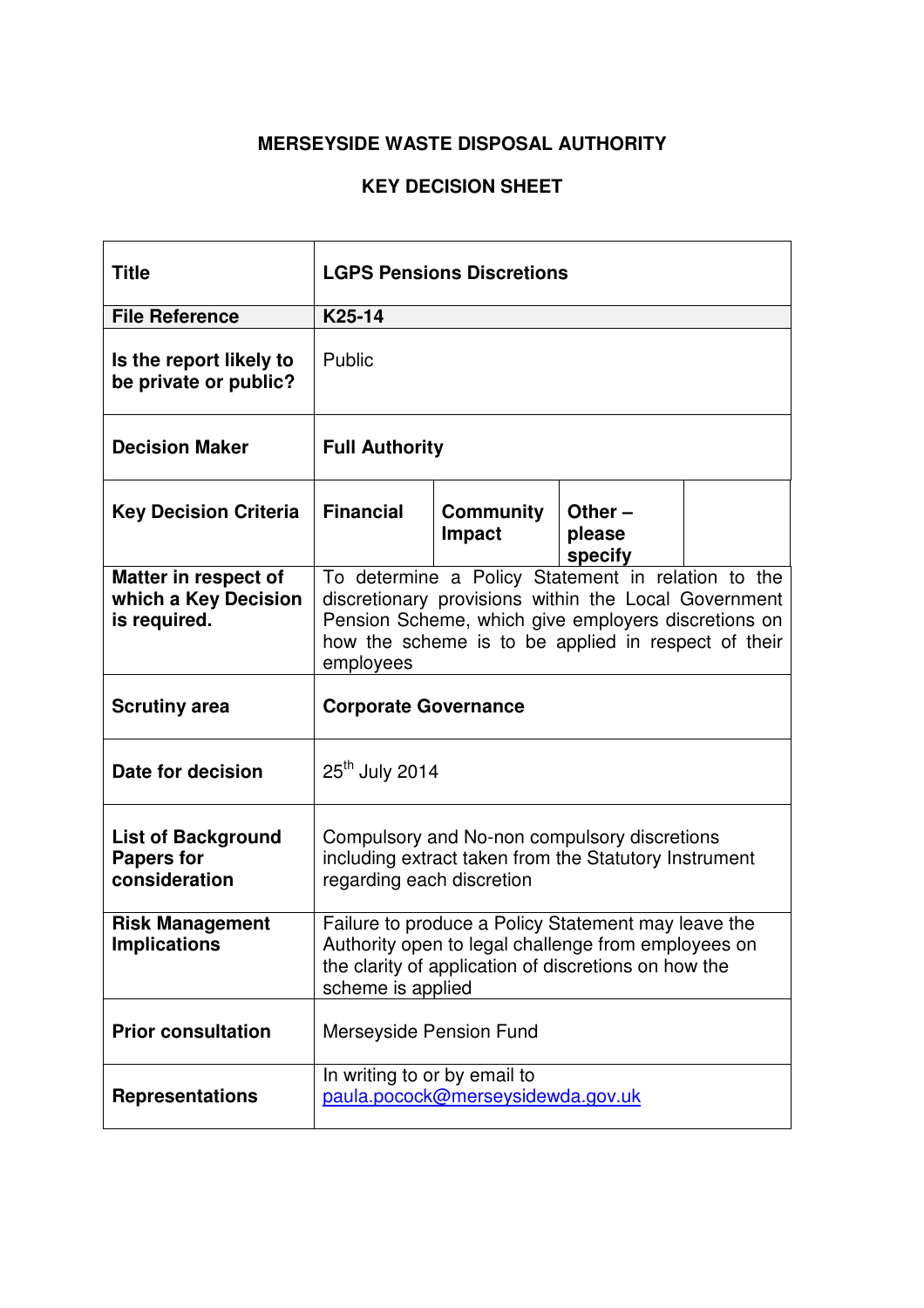| <b>Title</b>                                                    | <b>Driving for Work Policy Procedure and Guidance</b>                                                                                                                                                                     |                            |                                |  |  |  |  |
|-----------------------------------------------------------------|---------------------------------------------------------------------------------------------------------------------------------------------------------------------------------------------------------------------------|----------------------------|--------------------------------|--|--|--|--|
| <b>File Reference</b>                                           | K26-14                                                                                                                                                                                                                    |                            |                                |  |  |  |  |
| Is the report likely to<br>be private or public?                | Public                                                                                                                                                                                                                    |                            |                                |  |  |  |  |
| <b>Decision Maker</b>                                           | <b>Full Authority</b>                                                                                                                                                                                                     |                            |                                |  |  |  |  |
| <b>Key Decision Criteria</b>                                    | <b>Financial</b>                                                                                                                                                                                                          | <b>Community</b><br>Impact | Other $-$<br>please<br>specify |  |  |  |  |
| Matter in respect of<br>which a Key Decision<br>is required.    | To adopt a Driving for Work Policy which ensures all<br>reasonable and practicable steps are taken to mitigate<br>risks associated with employees who undertake driving<br>as part of their duties                        |                            |                                |  |  |  |  |
| <b>Scrutiny area</b>                                            | <b>Corporate Governance</b>                                                                                                                                                                                               |                            |                                |  |  |  |  |
| Date for decision                                               | $25th$ July 2014                                                                                                                                                                                                          |                            |                                |  |  |  |  |
| <b>List of Background</b><br><b>Papers for</b><br>consideration | Draft Driving for Work Policy Procedure and Guidance                                                                                                                                                                      |                            |                                |  |  |  |  |
| <b>Risk Management</b><br><b>Implications</b>                   | Failure to provide clear guidance to employees on the<br>effect of negligent driving or driving defective vehicles<br>whilst on Authority business may leave the Authority<br>liable for criminal damage or civil action. |                            |                                |  |  |  |  |
| <b>Prior consultation</b>                                       | <b>Executive Management Team</b>                                                                                                                                                                                          |                            |                                |  |  |  |  |
| <b>Representations</b>                                          | In writing to or by email to<br>paula.pocock@merseysidewda.gov.uk                                                                                                                                                         |                            |                                |  |  |  |  |